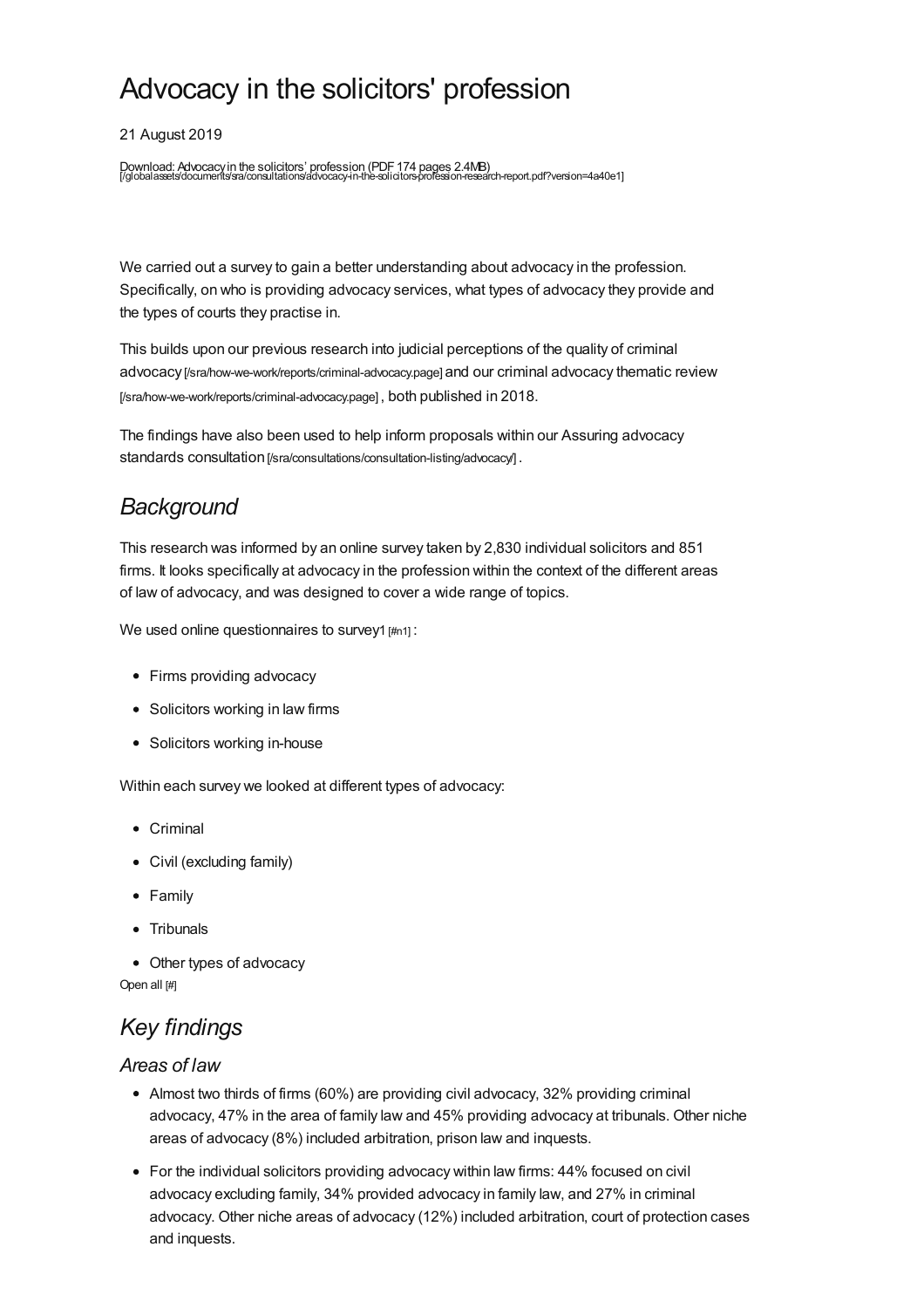<span id="page-1-0"></span>Almost half of the firms dealt with money claims (48%). The types of claims that firms deal with are 82% in the fast track, 76% in the multi-track and 68% in the small track.  $2 \frac{m}{2}$ 

# *Higher Rights of Audience (HRA)*

HRA [\[/solicitors/accreditation/higher-rights-of-audience.page\]](https://www.sra.org.uk/solicitors/accreditation/higher-rights-of-audience.page) is a qualification that allows a solicitor to act as an advocate in the higher courts in England and Wales. The current total number of solicitor advocates with HRA is 6,764. This represents around 5% of all practising solicitors.

### *Casework and courts*

- The majority of criminal advocacy takes place in the lower courts. The majority of civil, family and other types of advocacy takes place in the county court and family courts.
- The findings show that criminal advocacy is carried out mainly in house by small practices. Most of the advocacy is carried out in the magistrates' courts and youth courts. For those that hold Criminal HRA, over one third obtained it at least 10 years after qualifying showing that those providing advocacy in complex cases in the higher courts are experienced solicitors.
- Most criminal advocates will defend clients at sentencing and guilty plea hearings. This is borne out in the criminal statistics where there are now more guilty pleas entered prior to trial. Only a minority work regularly on full trials.
- Civil (non family) is the largest area of law where the most advocacy is provided. Family law practitioners are least likely to hold HRA. HRA are obtained and used in practice less frequently. A small proportion of solicitors need their HRA for the majority of the advocacy they provide.
- The majority of tribunal cases were related to employment and most of these solicitors do not hold HRA.
- Almost a quarter of solicitors working in law firms who hold HRA have never used their HRA qualification to provide advocacy in the higher courts.

# *Vulnerable clients*

- People who have a legal issue that is heard before a court are likely to be vulnerable due to the distressing circumstances. Solicitors (with the exception of those working in-house) regularly provide advocacy services to people on low income, low literacy and with mental health issues yet, a quarter of firms stated they had never provided training on supporting vulnerable people.
- Despite this, many solicitors were providing a range of reasonable adjustments to assist their clients and solicitors felt that advocates skills in dealing with vulnerable people had improved in the last few years.

#### *Quality assurance and monitoring*

- Organisations and solicitors also influence the quality of advocacy by the processes used for assigning cases to solicitor advocates, how they supervise and quality assure the work of solicitor advocates, and how they approach training to make sure of continuing competence and professional development. Firms tended to view the frequency of their quality assurance and monitoring processes in a much more positive light than solicitors. For example, almost half of firms said they monitored the quality of advocacy per case but only a quarter of solicitors within firms said this happened. This figure was even lower for in-house solicitors.
- Across all respondents there was a consensus that court observations were hardly used to monitor quality.

# *Perceptions of advocate competency*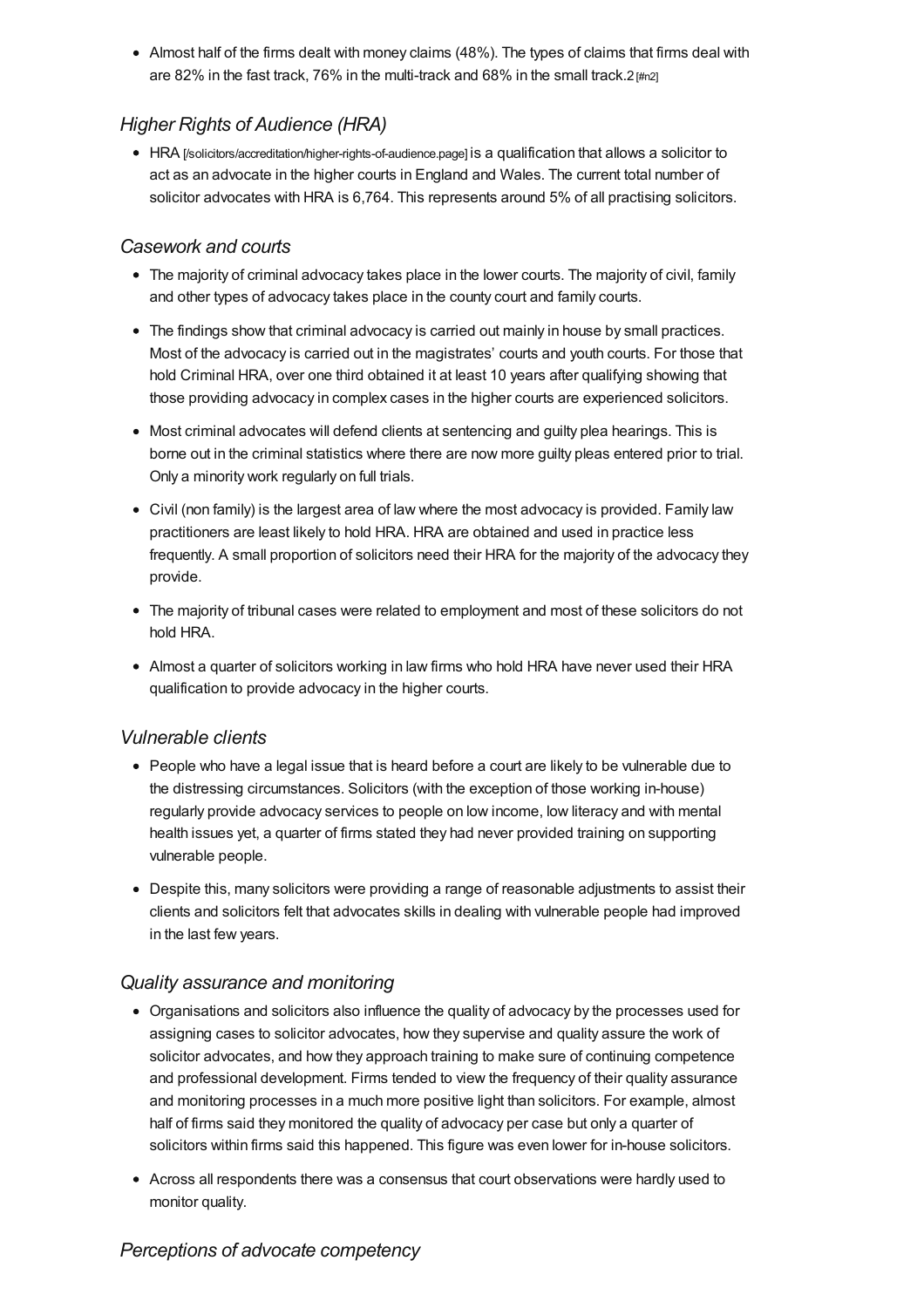- When asked about core skills related to advocacy such as knowledge, presentation of a case, clear submissions and focused questioning, most firms and solicitors thought these were very good or good.
- On looking at specific skills, sentencing (criminal) seemed to be the weakest area which is in line with findings related to training where almost half of solicitors within law firms had never received training on sentencing.

# *Training*

Overall, the availability and high cost of appropriate training seems to be an issue particularly for in-house solicitors.

### *Reporting poor advocacy*

- We want to make it easier for stakeholders to report concerns to us and remove any potential barriers.
- The survey results showed that only 1% of firms, 0.6% of solicitors within firms and 1% of inhouse solicitors had ever reported poor advocacy to us.
- Over half of firms and a third of solicitors felt there were no barriers to reporting, however, they also felt that there is a need to make it easier and clearer for stakeholders to report concerns to us. The main barrier to reporting was a perceived lack of clarity about how to report.

# *Perceptions of advocacy*

- The main issues as perceived by firms and solicitors are that there are very few opportunities for advocates to learn advocacy skills. Many did not think advocates took on cases beyond their skills and competence.
- Criminal advocates said they were increasingly dealing with more serious cases in the magistrates' courts. Specifically, within criminal advocacy, the overwhelming majority felt that solicitors leaving or retiring from this area were not being replaced by younger solicitors and skilled advocates were being lost to other sectors.
- Within civil advocacy many felt that cuts in legal aid have resulted in a significant reduction in demand for advocates and conversely, they were dealing more with litigants in person which is creating an extra burden on them as they are having to assist these litigants.
- Finally, the view from around approximately one third of firms and individual solicitors was that the overall quality of advocacy had improved over the last 10 years. An equal proportion thought it had stayed the same. Around one fifth of respondents thought quality had declined.

# *Next [steps](#page-2-0)*

<span id="page-2-0"></span>We will use these findings to continue working with solicitors and other stakeholders to make sure users of legal services have access to consistently high standards of advocacy representation.

The research has also been used to help inform proposals within our Assuring advocacy standards consultation [/sra/consultations/consultation-listing/advocacy].

The findings will help us to develop better ways of assuring advocacy standards. The research provides information and evidence to feed into the programme of work on advocacy standards focusing on:

- how we can assure the standard of criminal and civil advocacy more effectively
- reviewing the HRA standards